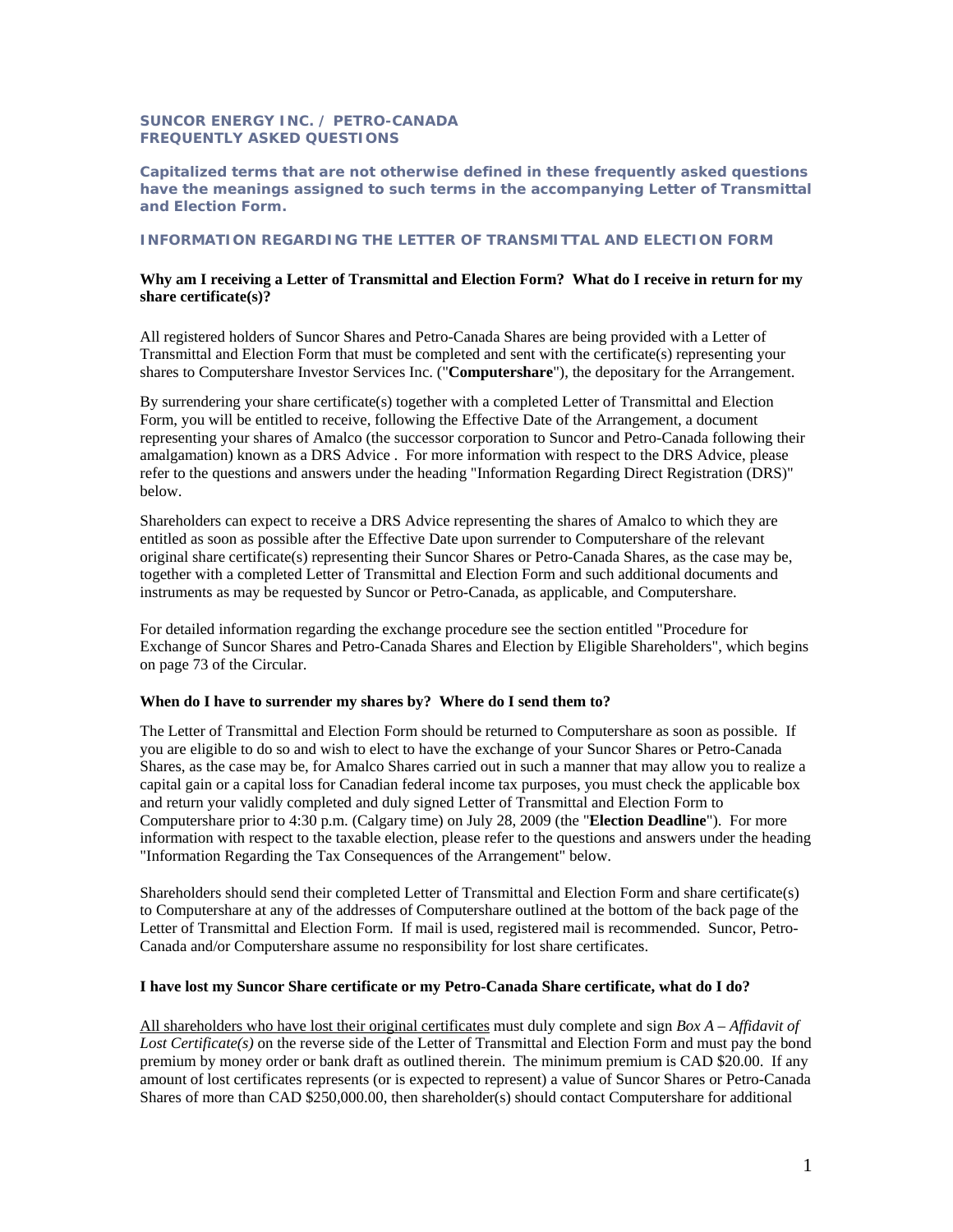information. If shareholders' lost certificate(s) is (are) part of an estate or trust, please contact Computershare for additional information.

# **When will the transaction be completed?**

 currently expected that the Effective Date will occur in the third quarter of 2009. This expectation is subject to change based on numerous factors outlined in the Circular under the heading "Cautionary Notice Suncor and Petro-Canada will announce the Effective Date of the Arrangement by press release. It is Regarding Forward-Looking Statements and Information", which begins on page 1 of the Circular.

### **What if I do not want to surrender my shares?**

 you will not be entitled to receive any dividends or other distributions from Amalco until you have The Arrangement was approved by the shareholders of both Suncor and Petro-Canada and, accordingly, shareholders do not have the option to keep their shares. Following the Effective Date of the Arrangement, surrendered your certificate(s) representing Suncor Shares or Petro-Canada Shares, as the case may be, for exchange.

 formerly representing Suncor Shares or Petro-Canada Shares that is not deposited as required on or before any dividend or other distributions thereon). In such case, these Amalco Shares (together with all entitlements to dividends or other distributions thereon) will deemed to be surrendered to Amalco. In addition, subject to applicable legislation relating to unclaimed personal property, any certificate the sixth anniversary of the Effective Date of the Arrangement shall cease to represent a right or claim of any kind or nature including the right of the registered holder of such shares to receive Amalco Shares (and

# **Will the Suncor Shares continue to be listed on the TSX and the NYSE after the Arrangement is effective?**

No. Even though Amalco will trade under the name "Suncor Energy Inc." and will have the same trading symbol as Suncor currently, Amalco will have separately identifiable certificates from Suncor. As a result, after the Effective Date, both the Suncor Shares and the Petro-Canada Shares will be effectively delisted from the TSX and the NYSE and only Amalco Shares which have been issued through the process detailed above will be trading.

# **INFORMATION REGARDING THE TAX CONSEQUENCES OF THE ARRANGEMENT**

#### **What are the tax consequences of this transaction?**

Generally speaking, a holder of Suncor Shares or a holder of Petro-Canada Shares that does not dissent will not realize a capital gain or capital loss on the disposition of their Suncor Shares or Petro-Canada Shares, as applicable, on the completion of the Arrangement. However, eligible holders of Suncor Shares and eligible holders of Petro-Canada Shares holding up to a maximum of 15% of the outstanding Suncor Shares and Petro-Canada Shares, respectively, may elect to have the exchange of their Suncor Shares or Petro-Canada Shares, as applicable, for Amalco Shares pursuant to the Arrangement carried out in such a manner as may allow such shareholders to realize capital gains or capital losses for Canadian federal income tax purposes.

 Shares, as applicable, such elections will be prorated among all electing holders of Suncor Shares or all shares shall be converted to Amalco Shares pursuant to the Arrangement and such conversion will To the extent that elections are made in respect of greater than 15% of the Suncor Shares or Petro-Canada electing holders of Petro-Canada Shares, as applicable, such that the aggregate number of Suncor Shares or Petro-Canada Shares, as applicable, in respect of which such elections are permitted to be made is equal to 15% of the outstanding Suncor Shares or Petro-Canada Shares, as applicable. The remainder of such generally occur on a tax-deferred basis for Canadian federal income tax purposes.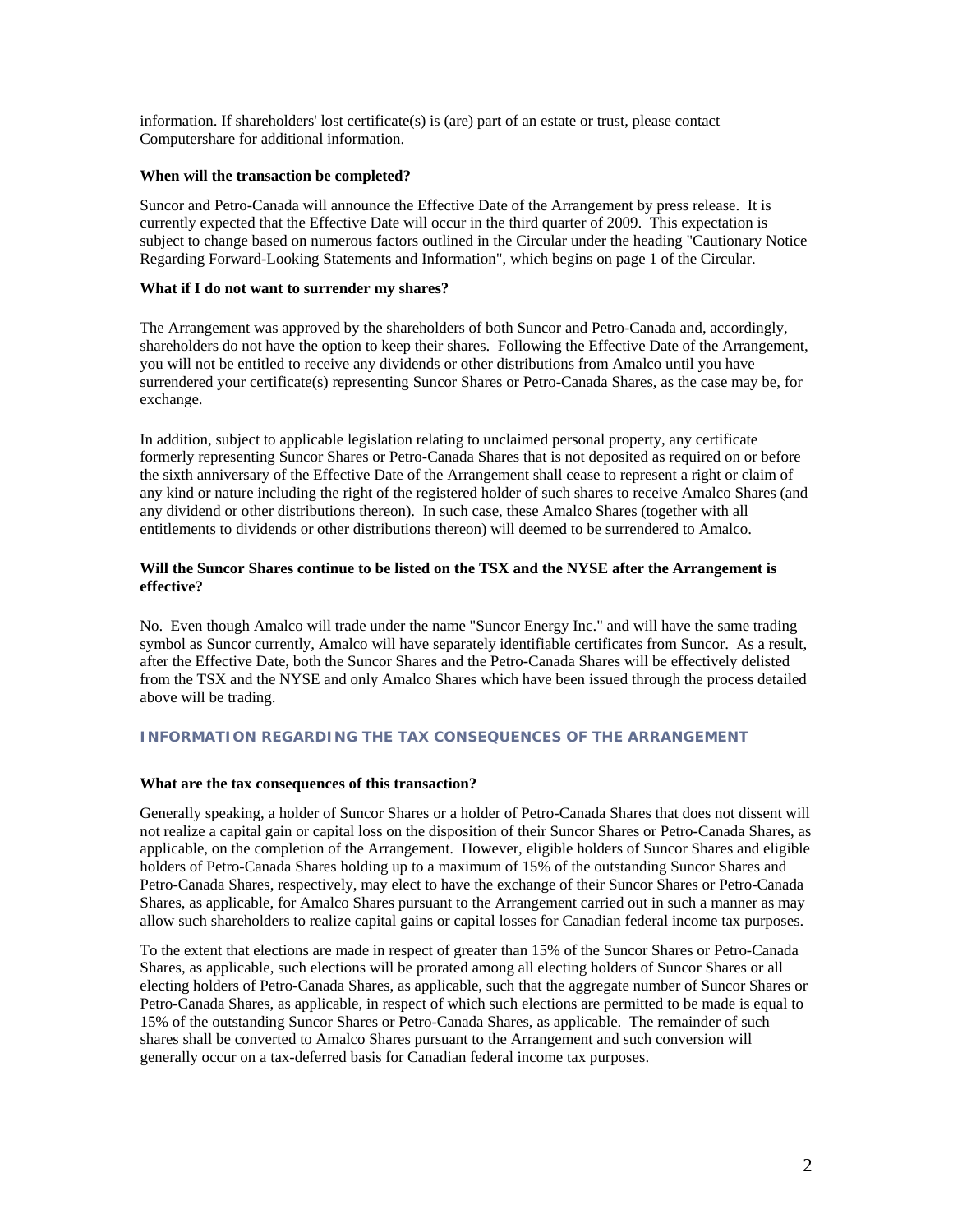# **How do I know if I am eligible to make the tax election? If I am eligible, how do I make the tax election?**

 You are eligible to make the tax election if you are an individual registered holder of Suncor Shares or If you are eligible to do so, and wish to make the tax election, you must check the appropriate box on the front page of the Letter of Transmittal and Election Form. For more information see the section entitled Shareholders", which begins on page 73 of the Circular. If you require tax advice, you are encouraged to Petro-Canada Shares (and not a corporation, partnership or trust), if you are or are deemed to be resident in Canada for the purposes of the *Income Tax Act* (Canada) and if you did not validly exercise dissent rights. "Procedure for Exchange of Suncor Shares and Petro-Canada Shares and Election by Eligible consult your tax or other professional advisor.

#### **Are the tax consequences different for U.S. shareholders?**

 No. Generally speaking, it is expected that no gain or loss will be recognized by a U.S. shareholder on the exchange of Suncor Shares or Petro-Canada Shares for Amalco Shares. However, U.S. shareholders who are not residents of Canada for the purposes of the *Income Tax Act* (Canada) are not permitted to make the tax election detailed above.

## **INFORMATION REGARDING SUNCOR'S DIVIDEND REINVESTMENT PLAN**

# **How will this transaction affect Suncor's Dividend Reinvestment and Common Share Purchase Plan (the "DRIP")?**

 to its terms. Any holder of Suncor Shares enrolled in the DRIP as of the Effective Date will continue to be enrolled in the DRIP in respect of their Amalco Shares upon the exchange of their Suncor Shares for The Arrangement will not affect the DRIP which will continue in effect as the DRIP for Amalco following completion of the Arrangement, until such time as the DRIP is amended, suspended or terminated pursuant Amalco Shares.

As noted above, following the Effective Date of the Arrangement, you will not be entitled to receive any dividends or other distributions from Amalco until you have exchanged your Suncor Shares or your Petro-Canada Shares, as the case may be. This includes any Suncor Shares that you may hold in certificated form that are not submitted for exchange together with a completed Letter of Transmittal and Election Form. If such Suncor Shares are currently enrolled in the DRIP, they will not accumulate Amalco Shares in respect of the DRIP until such time as they are exchanged. See the question entitled "What if I do not surrender my shares?" above.

### **As a holder of Petro-Canada Shares, how do I enroll my Amalco Shares in the DRIP following the completion of the Arrangement and the exchange of my Petro-Canada Shares?**

 Arrangement. In addition, an enrolment form and other information in respect of the DRIP can be found on It is currently expected that Amalco will mail out the materials in respect of the DRIP to the holders of Amalco Shares, including an informational package and an enrollment form, after the completion of the Computershare's website at <www.computershare.com/suncor>. All Amalco shareholders will be eligible to participate in the DRIP.

### **INFORMATION REGARDING DIRECT REGISTRATION (DRS)**

#### **What is Direct Registration?**

The Direct Registration System, or DRS, is a system that will allow you to hold your Amalco Shares in "book-entry" form without having a physical share certificate issued as evidence of ownership. Instead, your Amalco Shares will be held in your name and registered electronically in Amalco's records, which will be maintained by its transfer agent, Computershare Trust Company.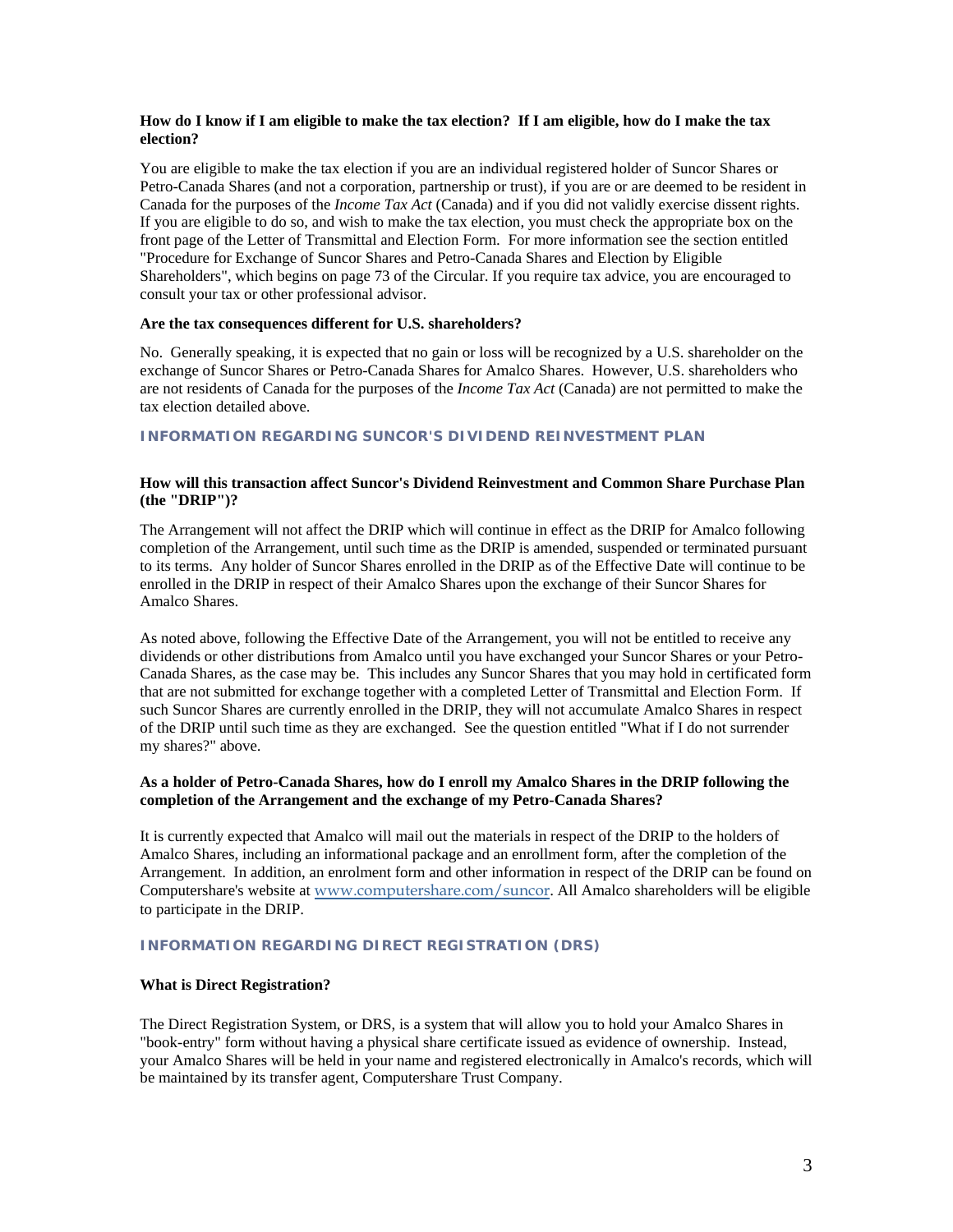# **What are the benefits of participating in DRS?**

- It eliminates the need for shareholders to safeguard and store certificates.
- It avoids the significant cost of a surety bond for the replacement of, and the effort involved in replacing physical certificate(s) that might be lost, stolen or destroyed.
- It permits/enables electronic share transactions.

### **Without certificates, how will I know how many Amalco Shares I own?**

The first time your Amalco Shares are recorded under DRS (upon completion of the Arrangement) you will receive an initial Direct Registration DRS Advice (a "DRS **Advice**") acknowledging the number of Amalco Shares you hold in your DRS account. Each time you have any movement of shares into or out of your DRS account, you will be mailed an updated DRS Advice. On an annual basis DRS holders will receive a DRS Advice showing their book-entry holdings as of December 31st. You may request an additional statement at any time by contacting Computershare or by accessing your account online at <www.computershare.com/suncor>.

### **Is there a fee to participate in DRS?**

No, there is no fee to participate.

### **What happens to any dividends that I may be entitled to in respect of my Amalco Shares?**

 Your dividends will not be affected by DRS. You will continue to have the same choices as to how to receive your dividends, whether your account is set-up for dividends to be reinvested, paid to you by cheque or directly deposited into a bank account.

#### **Can I transfer my Amalco Shares from my DRS account to my brokerage account?**

Yes.

 In Canada, you should have your broker request that your Amalco Shares in your DRS account be sent to them through the Canadian Depository for Securities CDSX System. You need to supply your broker with a copy of your latest DRS Advice and the following information:

- Your Computershare account number (on your DRS Advice)
- Your Social Insurance Number
- The number of whole Amalco Shares you wish to move from your Computershare DRS account to your brokerage account

In the United States, you should have your broker request that your Amalco Shares in your DRS account be sent to them through the Depository Trust Company's Direct Registration Profile System. You need to supply your broker with a copy of your latest DRS Advice and the following information:

- Your Computershare account number (on your DRS Advice)
- Your Social Security Number or Taxpayer Identification Number
- Computershare's DTC number: 7807
- The number of whole Amalco Shares you wish to move from your Computershare DRS account to your brokerage account